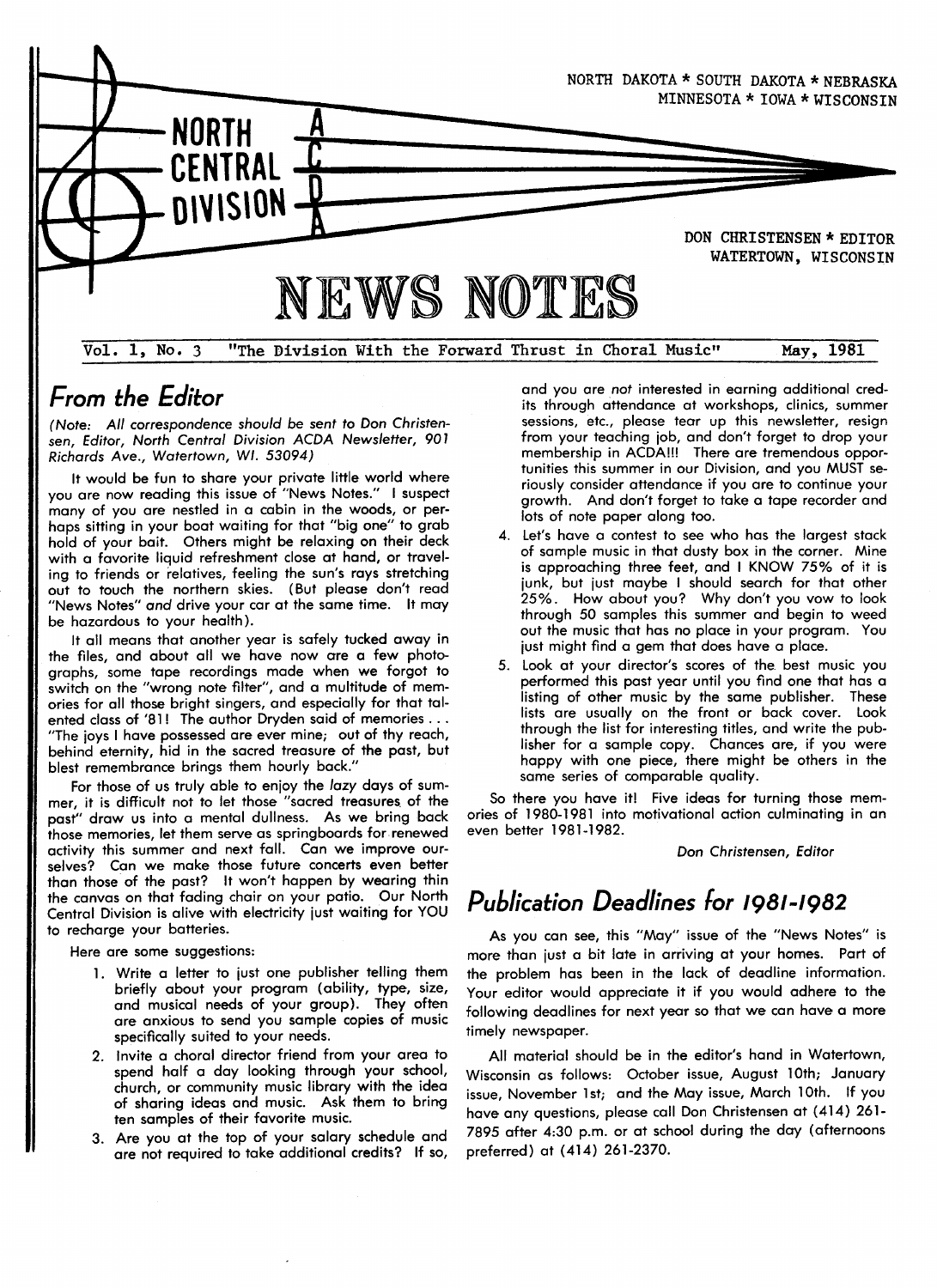## ERIC ERICSON HOLD]NC MASTER CLASS

#### THE OHIO STATE UNIVERSITY

A unique Master Class in Choral Conducting is being held July 28 through August 8,1981. Eric Ericson the celebrated choral director and conducting professor from Stockholm, Sweden will serve as the Master teacher. A limited number of Participant Conductors accepted through an application procedure will work with Professor Ericson on a direct basis and conduct in daily concerts with a chorus of 40 voices, professional in quality.

An unlimited number of persons will be accepted in an observer capacity. They will be admitted to all conducting classes and daily concerts. Should a vacancy occur in the class of participant conductors, observers may audition to obtain conductor status.

Persons may apply to audition for the conductor's chorus. There will be a strict limit of forty voices. Singers accepted as members of the conductor's chorus will receive a stipend and/ or board and room for the duration of the workshop.

A Festival Chorus will be formed' from the observers attending the Master Class. Evening rehearsals are scheduled leading to a performance of the St. John Passion of J.S. Bach under the direction of Dr. Ericson. For information contact: Maurice Casey, School of Music,1866 N. College Rd., The Ohio State University,Columbus, Ohio 43210, (614) 422-2879.

# USE AND CARE OF THE HUMAN VOICE

During July 27-31,1981 an Interdisciplinary Colloquium on the "Use and Care of the Human Voice" will be held at Willey Hall, the University of Minnesota, Minneapolis.

#### PROGRAM DESCRIPTION

The purpose of this colloquium is to provide some insight into the complexities that are encountered in the use and care of the human voice. Colloquium participants will be drawn from professional and amateur users of voice including singers, actors, public speakers, teachers, choral directors, and the complete spectrum of coaches of voice. The practicum draws together experts from the broad range of disciplines that deal with human vocal response. The fields of laryngology, physiology, psychology, acoustics, voice and speech therapy, and auditory feedback all address themselves to the variety of problems experienced by students of voice production. The format of this practicum is one of lecture, demonstration, and panel discussion with involvement for student participants via question/answer sessions, vocal demonstrations, and private sessions with available staff.

#### COURSE CREDIT

The University of Minnesota Graduate School has approved the voice practicum for two credits offered through Continuing Education and Extension under a grading system of either S/N or A/N. The formal course description is:

#### Voice Practicum (Mus 5950)

Interdisciplinary analysis of vocal production including: laryngology, voice therapy, speech therapy, acoustics, perception of auditory feedback, and psychiatry. Practical application with individual subiects.

#### ACCOMMODATIONS

A block or rooms has been reserved for colloquium registrants in Middlebrook Hall, a University dormitory within walking distance to Willey Hall. All rooms are air-conditioned, with twin beds (two people to a room). The rate is \$11 per night, arriving on July 26 and departing on July 31. Meals are not included. Please check the box on the registration form if you would like additional information on dormitory accommodations in Middlebrook Hall. Dormitory accommodations must be made at least one month before the colloquium.

#### REGISTRATION AND FEES

The registration fee for the voice practicum is \$180 which includes tuition and instructional materials. Registrants will be responsible for their own accommodations, meals, and private consultations with practicum faculty.

Registration is personal, nontransferable, and is made for the entire conference period. A \$150 refund will be made if the registration is cancelled in writing by July 1,1981. The University reserves the right to cancel the conference if necessary.

Application for registration should be received by the Department of Conferences no later than July 1, 1981. After this date, call (612) 376-2578 to determine if space is still available. Enrollment is limited, so early registration is advisable.

#### - REGISTRATION FORM -

Return to: Registrar, Department of Conferences, P. 0. Box 14084, University of Minnesota, Minneapolis, MN 55414

Interdisciplinary Colloquium on the Use and Care of the Human Voice July 27-31,1981

60-50 DD Willey Hall - West Bank Campus University of Minnesota

| (Last) | (First) | $\mathcal{L}^{\text{max}}_{\text{max}}$ and $\mathcal{L}^{\text{max}}_{\text{max}}$ |
|--------|---------|-------------------------------------------------------------------------------------|
|        |         |                                                                                     |
|        |         |                                                                                     |
|        |         |                                                                                     |
|        |         |                                                                                     |
|        |         |                                                                                     |
|        |         |                                                                                     |

- I I enclose \$180 (check or money order payable in U. S. funds to the University of Minnesota) in full payment of the registration fee.
- I My fee is to be paid by my employer. Enclosed is a letter of authorization and/or purchase order number.
- I Please send me information on the Graduate School tuition scholarships available for University of Minnesota graduate students.
- $\Box$  Please send me information on the Senior Citizens registration fee for Minnesota residents.
- I Please send me information on dormitory accommodations in Middlebrook Hall.

A 10 percent tuition surcharge has been added to summer credit programs.

For Further Information, Contact:

Donna Dacus, Program Director, University of Minnesota 219 Nolte Center, 315 Pillsbury Drive S.E. Minneapolis, MN 55455 (612) 376-2578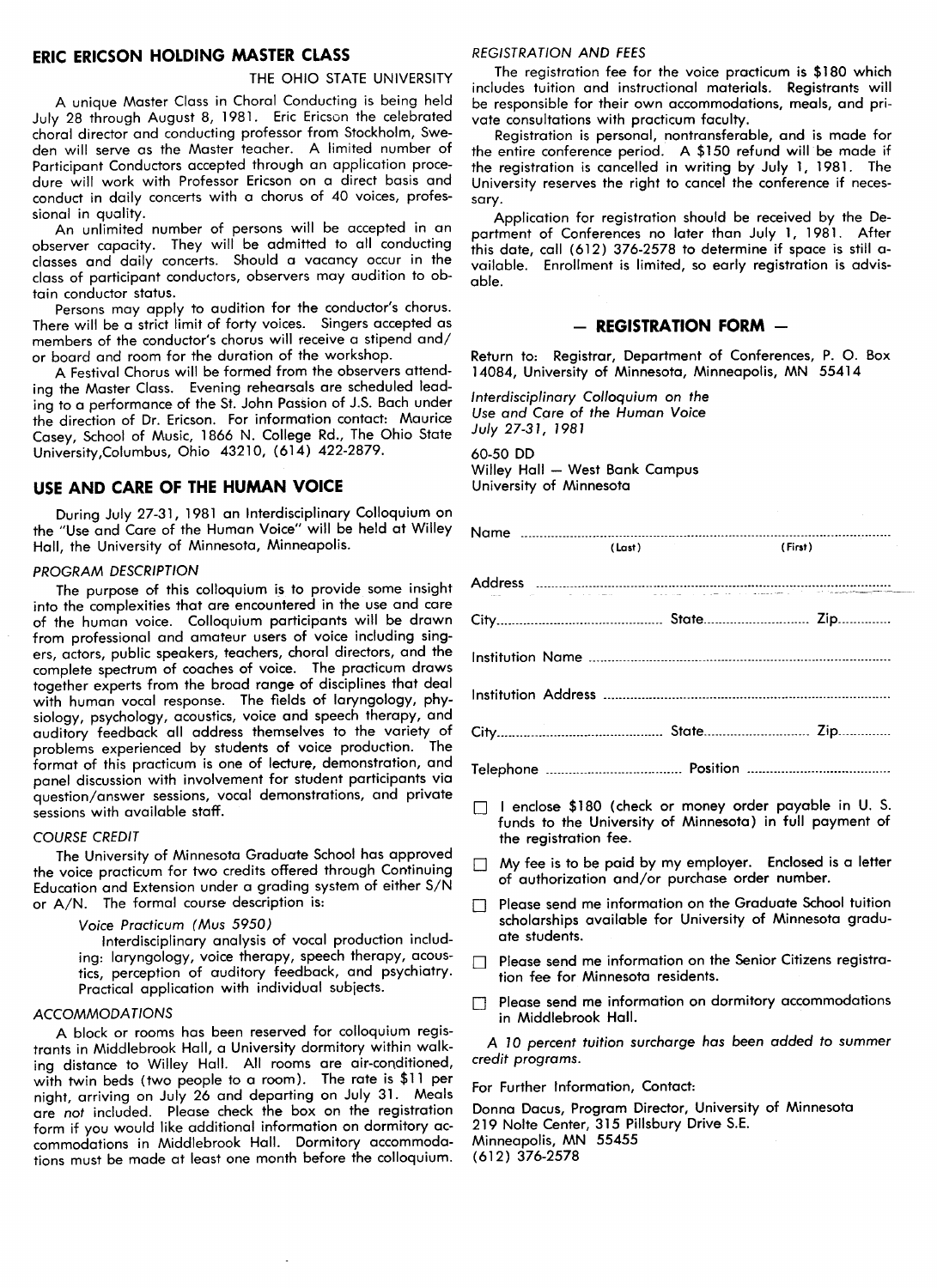#### TONAL COLOR AND STYLE

#### by Robert Molison

#### PURPOSE

Three well known conductors will headline "10" Tonal Color and Style'''. The event will focus on music of the Romantic, Classical and Baroque eras, using selected literature graded for middle school, iunior high, high school and college/ university level groups to support the idea of the development of choral tone color and style through literature.

#### **FORMAT**

The ''10" event encompasses the Massed Reading Session "10" on Thursday, Feb. 25 and three Interest Sessions ''10" on Friday, each of which will be repeated, allowing an individual to attend two of the sessions. In the Massed Reading Session, each of the three conductors will have 20 minutes in which to direct the reading of selections from his historical era. He will prepare a hand-out describing briefly the 10 performance practices he believes are most critical to the period. In the interest sessions the conductor will work with a few of the octavo pieces and a select choir in illustrating practical application of the performance ideas.

#### CLINICIANS

The convention is fortunate in having three exceptionally qualified experts in the respective eras:

- Romantic: Morris Hayes, University of Wisconsin at Eau Claire
	- Classical: Don Moses, University of Iowa
	- Baroque: Larry Fleming, Augsburg College, Minneapolis, Minnesota

Chair for the event is Robert Molison, Iowa State University.

#### JUNIOR HICH HONORS CHOIR

#### by Janiece Bergland

The 1982 Convention will include a Junior High Honors Choir under the direction of John Ryal, Choral Director at Franklin Junior High of Cedar Rapids, Iowa. It will be comprised of students from his own chorus who will serve as the core group and as hosts to the other fifty or so students from around the state who will be chosen for this honor.

Any seventh or eighth grade student from Iowa is eligible. They will be elected on the basis of their teacher's recommendation. Exact criteria will be available at a later date.

Janiece Bergland, chairman of this event, says '`We think it will offer a unique opportunity for the outstanding young singers, whom we often overlook, to participate in a tremendously exciting experience, while giving us as Choral Directors a new dimension to our concert program.

## NORTH CENTRAL DIRECTORS' CHORUS

#### by Gary Schwartzhoff

A special feature of the 1982 North Central ACDA Divisional Convention will be a Directors' Chorus conducted by Weston Noble of Luther College in Decorah, Iowa. Any North Central ACDA member is invited to send a cassette tape to your state president on or before October I,1981. This recording must include an aria or other classical repertoire and an art song. Accompanying the tape must be the registration form enclosed in this issue.

The Directors' Choir will be composed of 48 - 72 vocalists. The plan is to involve 12 vocalists from each state. The.final selection of he choir personnel rests with Weston Noble after your tape has cleared your state president. A maximum of 20 cassette tapes (5 on each voice port) will be sent to Mr. Noble from each state for audition purposes.

The literature for the choir will include one selection from a composer in each of the six states represented in thee North Central ACDA Division. This will provide six selections for the choir to rehearse during the Convention in preparation for a half-hour concert slot during the Convention. A choir member will not miss any session on the Convention program. These rehearsals will be held during open-time slot.

The timeline for this project looks os follows:

October 1, 1981 -Cassette audition tape mailed to your state president with registration form.

December 1, 1981 - Directors' Choir to be announced. December 1, 1981 - Literature to be mailed to choir personnel.

## - DIRECTORS' CHOIR APPLICATION BLANK -

| .<br>1980 - <del>Maria Maria Maria Maria Maria (</del> |  |  |
|--------------------------------------------------------|--|--|

If chosen to participate, I would be able to attend all rehearsals during the convention in Cedar Rapids.

|  | Send to: Gary Schwartzhoff<br>909 11th Street<br>Charles City, IA 50616 |  |
|--|-------------------------------------------------------------------------|--|

#### MUSIC . . . YOUR SCHOOL'S P. R. TOOL

by Robin Kooser, District IV, Nebraska CDA

I am sure that every director can relate to some "good will" he and his students provided during the holidays to some group or organization in the community. No other activity in the schools offers such an opportunity for the public to view the school at work. In this time of pressure on the school system, where we are finding cuts in budgets and programs, surely the music area can speak to the public in "quality education." Taking the best students from the student body and putting them in the eye of the public speaks directly to the effectiveness of music education as well as to the promise which our youth hold for tomorrow. Let your students become "good will ambassadors" for your program, for your school, and even for your community. Make an effort to schedule ensembles, small groups, and even soloists in the nursing homes, hospitals, service club meetings, and organizational meetings. Do not make the public come to you . . . take your work to the public!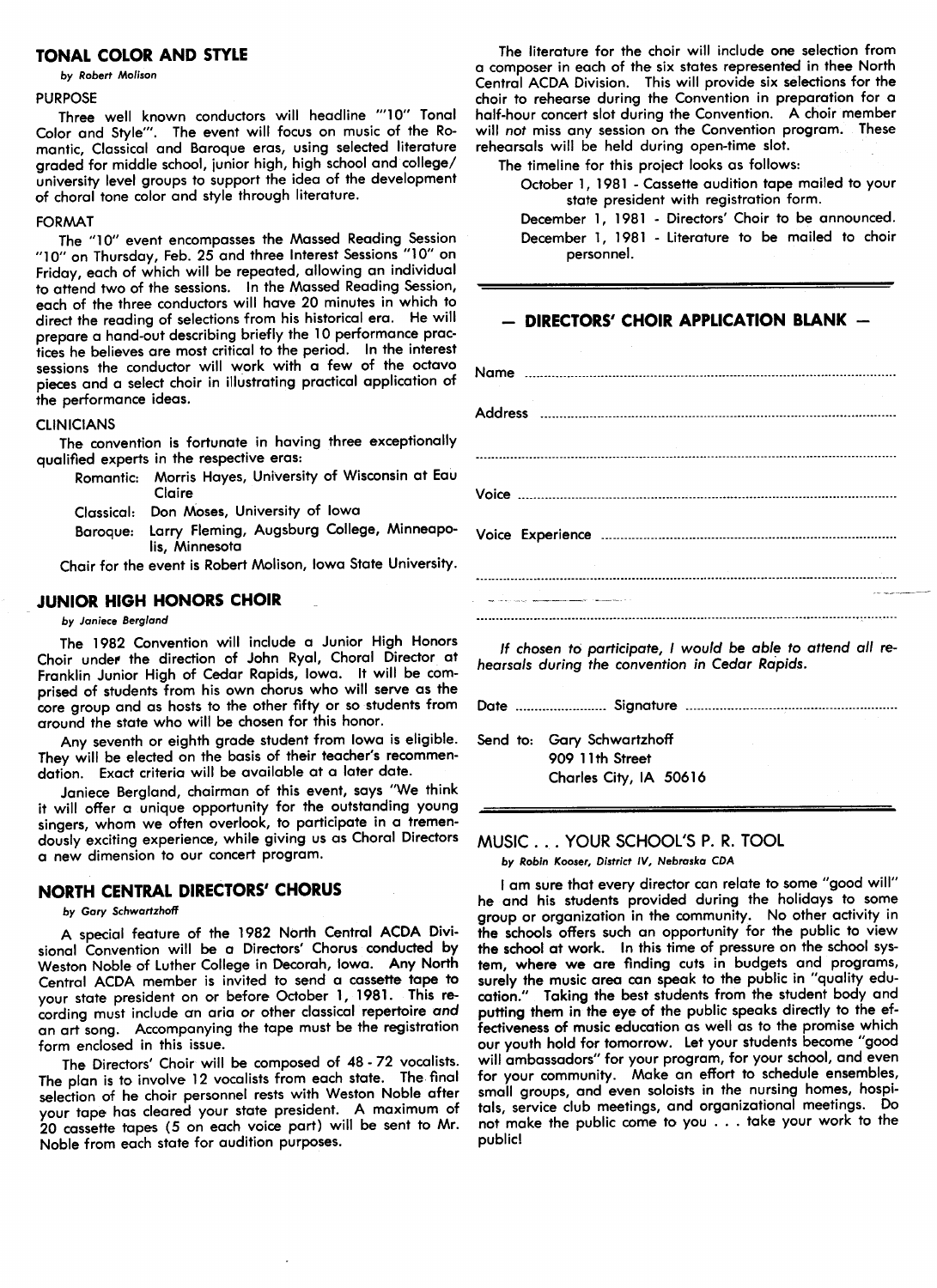

1982 ACDA NORTH CENTRAL DIVISION CONVENTION Five Seasons Center, Cedar Rapids, Iowa February 25-27,1982

# lowA -- - Here We Come!

#### CEDAR RAPIDS, IOWA

Cedar Rapids, Iowa  $-$  the city of Five Seasons and new directions. This metropolitan center of 170,000 is a beautiful and prosperous community. An ideal city to host our forthcoming ACDA Division Convention.

The Five Seasons Center, including Stouffer's Five Seasons Hotel and the Roosevelt Royale will be the convention center. Both hotels boast a full spectrum of conveniences and services. A total of 472 guest rooms, lounges, dining. rooms, indoor pools, health club, free parking, limousine service and all connected to the downtown business district via enclosed skywalks.

The primary performance site, the Paramount Theatre, is a three block walk as is the First Presbyterian Church which will be used as an interest session and warm-up site.

The Paramount Theatre, listed in the National Register of Historic Places, is resplendent in its recently restored Baroque/ Rococo styling. Acoustically, a near perfect hall for choral performances. It is equipped with a spacious stage, acoustical shells, versatile lighting and sound, orchestra pit, and comfortable holding area; a complete auditorium.

The seating, 1128 on the main floor, is comfortable and uncrowded. Performing choirs and convention goers, alike will not only be satisfied but pleased with the Paramount.

The program planning committee, chaired by Gloria Corbin, has been designing and developing content and scheduling since last December.

The schedule calls for fifteen auditioned choir spots. Individual events are described below by each chair.

The '82 Convention promises the comfortable and familiar listening events, academic stimulation, interaction, and the option of becoming directly involved in choral music making.

Come and join  $us$  - the Fifth Season - ENJOYMENT!

#### 1982 CONVENTION COMMITTEE

| President<br>Charles Thomley<br>McFarland, WI 53558                                     | Publicity Chair<br>David Williams<br>6606 Schneider Place 1005 Hazel Street<br>Pella, IA 50219              | <b>Hospitality Chair</b><br>Allan & Sandra Chapman<br>1209 Avenue C<br>Ft. Madison, IA 52627                 |
|-----------------------------------------------------------------------------------------|-------------------------------------------------------------------------------------------------------------|--------------------------------------------------------------------------------------------------------------|
| <b>Convention Chair</b><br>Robert A. Davis<br>1033 Manor Drive<br>Mason City, IA 50401  | Steering Committee Chair Facilities Chair<br>Alan Lehl                                                      | Allan Kellar<br>535 Country Club Blvd. 254 Brentwood Circle NE<br>DesMoines, IA 50311 Cedar Rapids, IA 52402 |
| <b>Assistant Chair</b><br>Tom Janssen<br>Ankeny, IA 50021                               | <b>Registration Chair</b><br>Mark Lehmann<br>509 SW Franklin Drive 121 Wilshire Circle<br>Hampton, IA 50441 | House Control Chair<br>David Evans<br>913 C Avenue East<br>Oskaloosa, IA 52577                               |
| Program Chair<br>Gloria Corbin<br>1108 South 15th St. 826 7th SE<br>Clear Lake IA 50428 | Exhibits Chair<br>Ron Phillips<br>Housing Chair                                                             | <b>Financial Chair</b><br><b>Bruce Norris</b><br>420 Maple<br>Mason City, IA 50401 Mondamin, IA 51557        |
|                                                                                         | Jana Steuerwald<br>8011/2 6th Street<br>DeWitt, IA 52742                                                    |                                                                                                              |

# Program Highlights

(Editor's Note - The enclosed articles were submitted by the Convention Program Committee members).

### BANQUET CHAIR

by Carol Stewart

As a part of the program committee for the 1982 lcDA Regional Convention and with responsibility for our large banquet and "Entertainment Extravaganza", I am soliciting the help of North Central members and asking all of you to consider the opportunities for performance in the following areas:

- 1) Show choirs
- 2) Jazz choirs
- 3) Barbershop quartets or choruses
- 4) Specialty groups of all kinds, i.e.
	- Broadway highlights
	- Gospel choir
	- Gilbert\_and\_Sullivan.
	- Ethnic choirs
- 5) Cocktail pianist/Master of Ceremonies

Please submit a tape and send it to each state president. Each president will then forward it accordingly.

These groups will be in addition to the 15 auditioned choirs for regular spots on the convention. The chances of being selected are excellent.

#### INTEREST SESSIONS

by Roi Anne Gearhart

At present, 2 topics have been selected for the Interest Sessions ''3'' to be held on Saturday morning of the convention. A presentation on the pressures of the music profession (stress, how to do a good iob and still save your family, etc.) is being planned. Economic implications of the present ''budget crunch" on music programs will be the topic of a 4-member panel discussion with an impartial moderator. Hopefully, 2 teachers, an administrator or school board member, and possibly a parent will make up this panel.

The third topic for Interest Sessions "3" is still in the planning stage.

#### POLY CHORAL CONCERT

by Alan Hagen

Plans have been made for a poly choral concert involving three choirs selected from the audition tapes. This event will be held in the beautiful Paramount Theatre in Cedar Rapids and will feature poly choral literature performed utilizing the spatial elements of the theater. An invitation has been extended to a prominent choral conductor from the North Central Division to conduct the concert.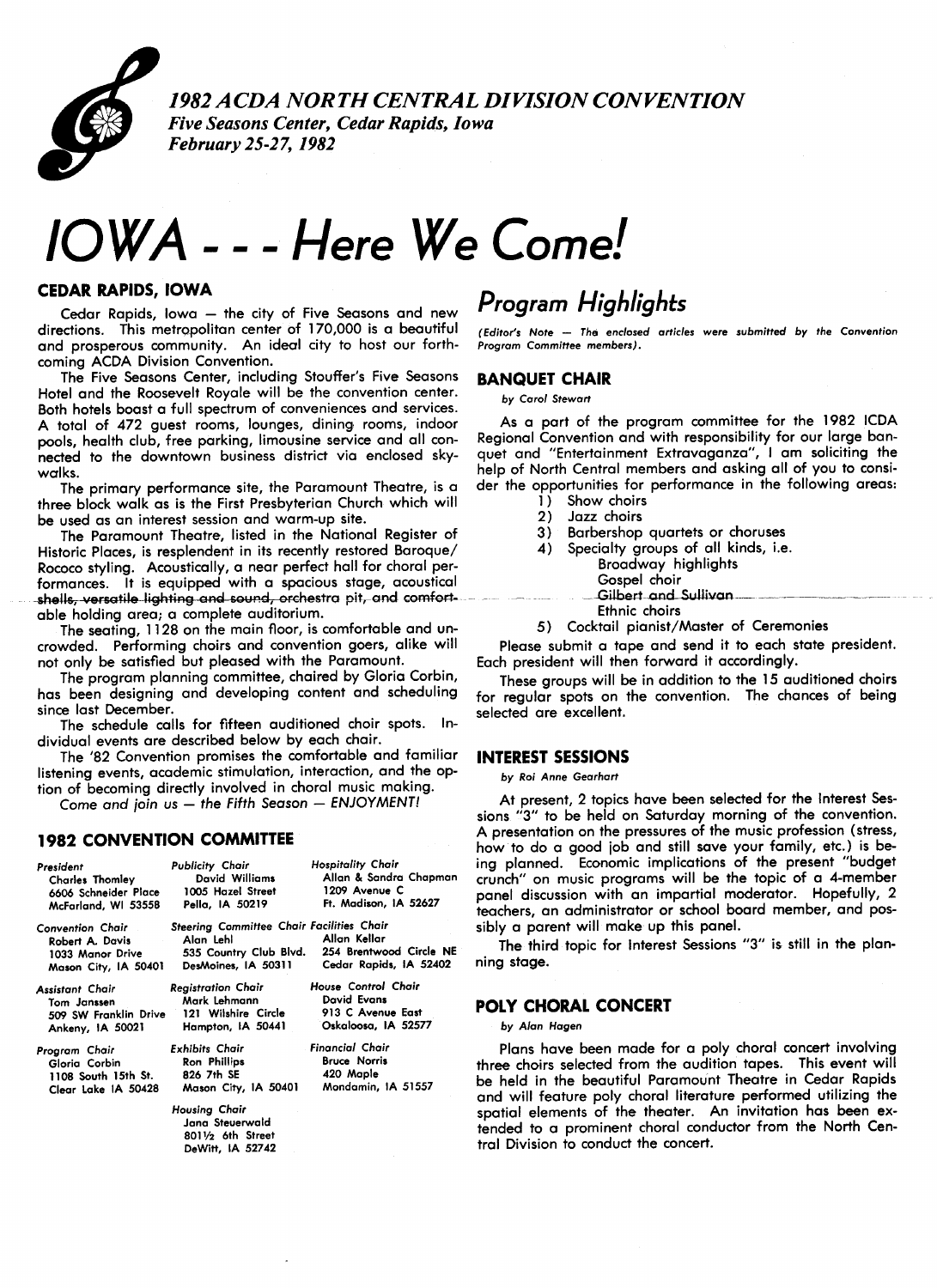# ACDA 1982 North Central Planning Committee Directory

Program Committee Chair: Gloria L. Corbin 1108 S. Fifteenth Street clear Lake, Iowa 50428 (515) 357-2335 or Central School (515) 357-5288 from 2:30 to 4:00 p.m.

Church/Swing-Jazz Choir: Carol Stewart 933 Caulder Des Moines, Iowa 50315 (515) 244-2725

Interest Sessions/Women`s Choirs: Roi Ann Gearhart 407 N. Cadwell Eagle Grove, Iowa 50533 (515) 448-4630 or Eagle Grove High School (515) 448-4447

#### High School: Alan Hagen 20611th Street S.W. Waverly, Iowa 50677 (319) 352-2545 or Waverly-Shell Rock High School (319) 352-2087

College/University: Bob Molison 412 Ash Avenue Ames, Iowa 50010 (515) 292-9052 or I.S.U. -Music (515) 294-2810 Junior High/Elementary: Janiece Bergland R. R.I, Box 82A Floyd, Iowa 50435 (515) 398-2492 or Charles City Junior High (515) 228-4156 Community Choirs/Men's: Gory Schwartzhoff 909 11th Street Charles City, Iowa 50616 (515) 228-2179 or Charles City High School

(515) 228-6780 Publicity Chair: David Williams loos Hazel Street Pella, Iowa 50219 (515) 628-3379 or Central College (515) 628-4151 x236 Convention Chair: Bob Davis North Iowa Area Community College 500 College Road Mason City, Iowa 50401 (515) 421-4241 Home: (515) 424-9760

Other Committee Chairs: Steering: Alan Lehl Registration: Mark Lehmann Exhibits: Ron phillips Hospitality: Sandra & Alan Chapman Facilities: Allan Kellar Housing: Jana steuerwald House Control: Dave Evans Finance: Bruce Norris

## PICTURES \* PICTURES \* PICTURES

When you send an article or information to be published in ''News Notes" don't be modest. Send your photograph along also. Let's add some sparkle to our publication by including several pictures from summer's workshops and clinics. Send to Don Christensen. (Address on first page).

| ココス<br>t<br>⊇<br>)<br>I                    | フースmハー コスツ<br>しけつとり                                                                                                                                                                                                                                                                                                     |
|--------------------------------------------|-------------------------------------------------------------------------------------------------------------------------------------------------------------------------------------------------------------------------------------------------------------------------------------------------------------------------|
| questionnaire and mail it to:              | odically, or even occasionally), please take three minutes now to fill out this<br>North Central Division, in following through with its directives from the<br>National Committee on the Male Chorus, is seeking to compile a list of all<br>Male Chorus directors in our six states. If YOU qualify (consistently, pe |
|                                            | 50428<br>Divisional Chairman<br>501 N. 4th St.; Clear Lake, IA<br>Stan Wold,                                                                                                                                                                                                                                            |
| Name                                       |                                                                                                                                                                                                                                                                                                                         |
| Church or Organization Address:<br>School, |                                                                                                                                                                                                                                                                                                                         |
| Mailing Address:<br>Preferred              |                                                                                                                                                                                                                                                                                                                         |
| Name of Ensemble(s):                       | No. of Members:                                                                                                                                                                                                                                                                                                         |
|                                            |                                                                                                                                                                                                                                                                                                                         |
| College<br>Other:<br>Composition:          | Community<br>High School<br>.Church                                                                                                                                                                                                                                                                                     |
| Number of performances per year:           |                                                                                                                                                                                                                                                                                                                         |
| Types of literature performed:             | Art music only                                                                                                                                                                                                                                                                                                          |
|                                            | excluding barbershop style<br>Art music and entertainment music,                                                                                                                                                                                                                                                        |
|                                            | Art music, entertainment music in tra-<br>and<br>ditional TTBB voicing,<br>some barbershop                                                                                                                                                                                                                              |
| $\overline{\mathbf{c}}$<br>ş<br>Yes        | Ò<br>TTBB<br>basis<br>stored<br>am interested in participating in the formation of<br>1-week loan<br>regional-national library of cassettes/scores for<br>known by national level,<br>be available to conductors on a<br>with state-level chairmen)<br>(availability made                                               |
|                                            |                                                                                                                                                                                                                                                                                                                         |